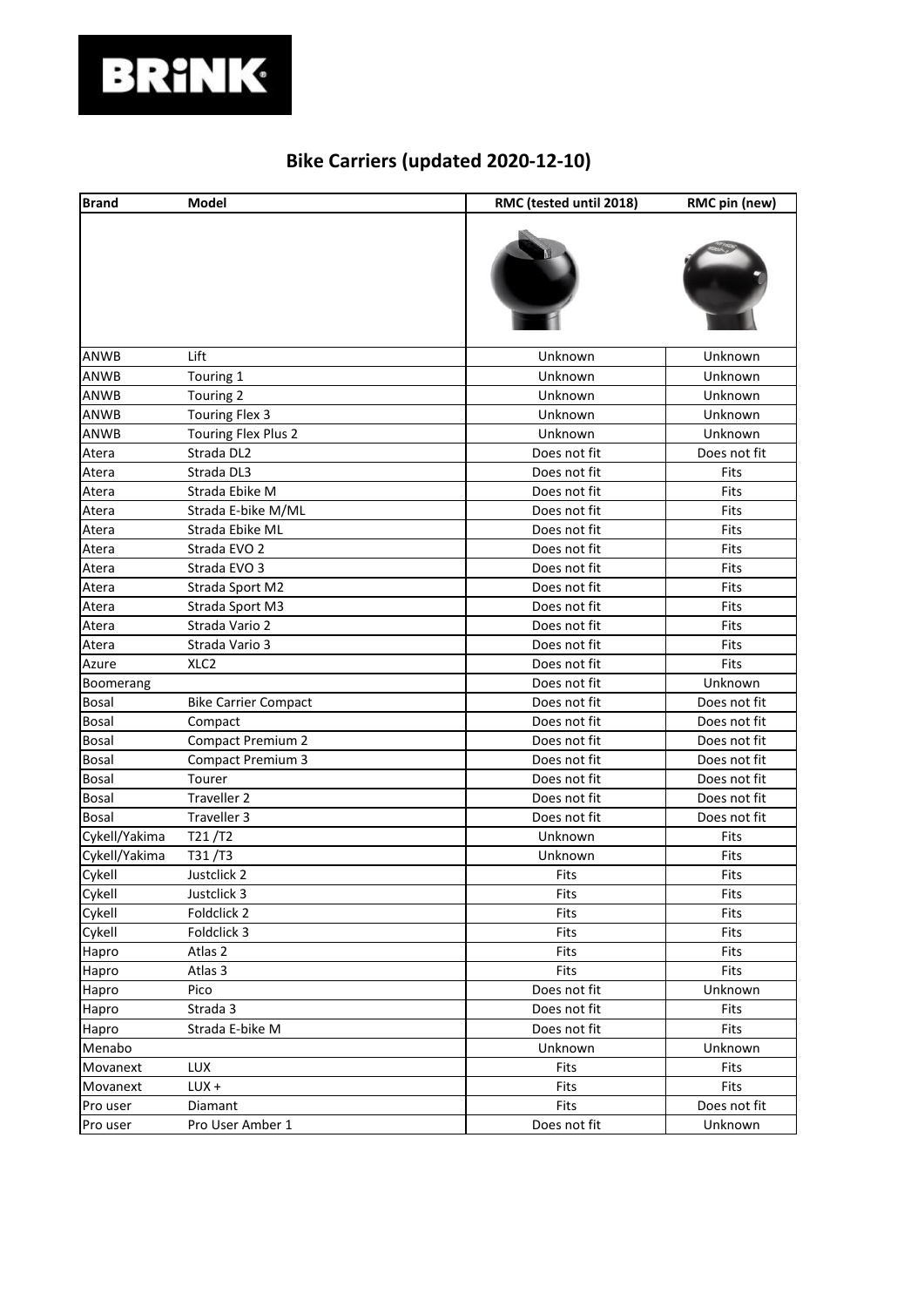# **BRINK**

## **Bike Carriers (updated 2020-12-10)**

| <b>Brand</b> | Model                         | RMC (tested until 2018) | RMC pin (new) |
|--------------|-------------------------------|-------------------------|---------------|
|              |                               |                         |               |
| Pro user     | Pro User Amber 2              | Does not fit            | Unknown       |
| Pro user     | Pro User Amber 3              | Does not fit            | Unknown       |
| Pro user     | Pro User Amber 4              | Does not fit            | Unknown       |
| Pro user     | Pro User Briljant             | Unknown                 | Unknown       |
| Pro user     | Pro User Diamant              | Does not fit            | Unknown       |
| Pro user     | Pro User Diamant Bike Lift    | Does not fit            | Unknown       |
| Pro user     | Pro User Diamant Black        | Does not fit            | Unknown       |
| Pro user     | Pro User Diamant SG2          | Does not fit            | Unknown       |
| Pro user     | Pro User Diamant SG2 Plus     | Does not fit            | Unknown       |
| Pro user     | Pro User Diamant SG3          | Does not fit            | Unknown       |
| Pro user     | Pro User Jade                 | Unknown                 | Unknown       |
| Pro user     | Pro User Jade Black           | Unknown                 | Unknown       |
| Pro user     | Pro User Jade Limited Edition | Unknown                 | Unknown       |
| Pro user     | Pro User Onyx                 | Unknown                 | Unknown       |
| Pro user     | Pro User Ruby                 | Unknown                 | Unknown       |
| Pro user     | Pro User Saffier 2            | Unknown                 | Unknown       |
| Pro user     | Pro User Saffier 3            | Unknown                 | Unknown       |
| Pro user     | Pro User Saffier IVQC         | Unknown                 | Unknown       |
| Pro user     | Pro User Silverbike           | Unknown                 | Unknown       |
| Pro user     | Pro user Smaragd              | Unknown                 | Unknown       |
| Spinder      | Cross                         | Does not fit            | Does not fit  |
| Spinder      | Eagle                         | Fits *                  | Does not fit  |
| Spinder      | Falcon / Hawk                 | Fits                    | Does not fit  |
| Spinder      | Tour                          | Does not fit            | Does not fit  |
| Thule        | 931/932                       | Fits                    | Does not fit  |
| Thule        | 933/934                       | Does not fit            | Does not fit  |
| Thule        | 970 Xpress                    | Does not fit            | Unknown       |
| Thule        | Easy tool model 2017          | Does not fit            | Does not fit  |
| Thule        | EasyFold                      | Does not fit            | Unknown       |
| Thule        | Easyfold 931/932              | Fits                    | Fits **       |
| Thule        | EuroClassic                   | Does not fit            | Unknown       |
| Thule        | EuroClassic G6 928            | Fits                    | Fits **/***   |
| Thule        | EuroClassic G6 929            | Fits $**$               | Fits **/***   |
| Thule        | Velocompact                   | Does not fit            | Fits          |
| Thule        | Xpress 970                    | Does not fit            | Fits          |
| Thule        | Europower 916                 | Unknown                 | Fits          |
| Thule        | Euroway 920/921/923           | Fits                    | Fits          |
| Thule        | Euroway 944/945               | Fits                    | Fits          |
| Thule        | Euroride 2x 940/941           | Fits                    | Fits          |
| Thule        | Euroride 3x 942/943           | Fits                    | Fits          |
| Thule        | Velocompact 2x 924/925        | Fits **                 | Fits **       |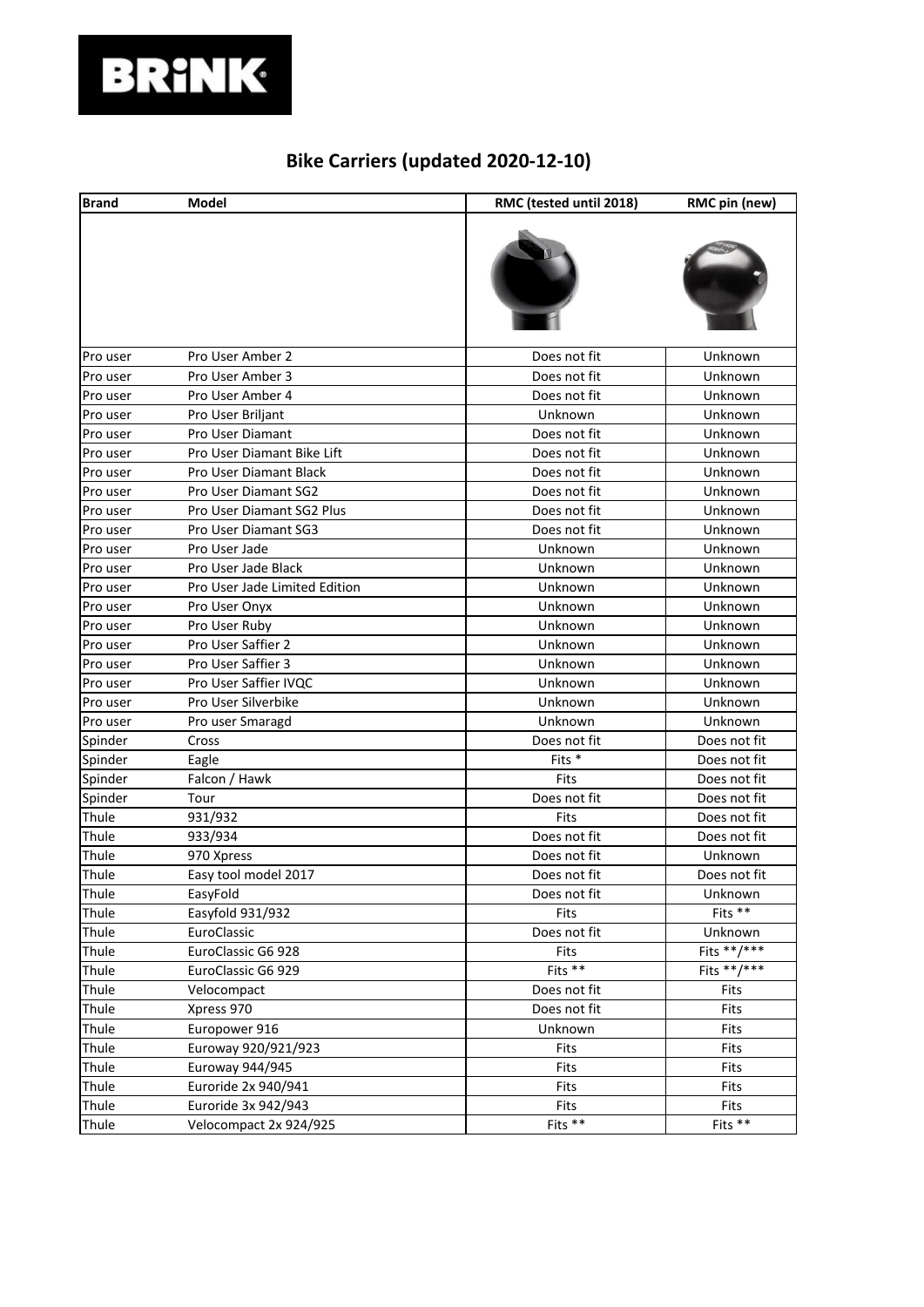

#### **Bike Carriers (updated 2020-12-10)**

| <b>Brand</b>       | Model                  | RMC (tested until 2018) | RMC pin (new) |
|--------------------|------------------------|-------------------------|---------------|
|                    |                        |                         |               |
| Thule              | Velocompact 3x 926/927 | Does not fit            | Does not fit  |
| Thule              | Hangon 3 Type 972      | Unknown                 | Fits          |
| Travel & Co        |                        | Does not fit            | Unknown       |
| <b>Twinny Load</b> | <b>Bikelift</b>        | Does not fit            | Unknown       |
| <b>Twinny Load</b> | Easy                   | Does not fit            | Fits          |
| <b>Twinny Load</b> | E-ative                | Does not fit            | Unknown       |
| <b>Twinny Load</b> | E-carrier              | Does not fit            | Unknown       |
| <b>Twinny Load</b> | E-wing                 | Does not fit            | Unknown       |
| <b>Twinny Load</b> | Swing                  | Fits                    | Unknown       |
| <b>Twinny Load</b> | classic                | Fits                    | Unknown       |
| <b>Twinny Load</b> | <b>ERGO CK</b>         | Fits                    | Unknown       |
| Uebler             | F14                    | Unknown                 | Fits          |
| Uebler             | F22                    | Does not fit            | Fits          |
| Uebler             | F32                    | Does not fit            | Fits          |
| Uebler             | <b>F32 XL</b>          | Does not fit            | Fits          |
| Uebler             | F-series               | Does not fit            | Fits          |
| Uebler             | i21                    | Does not fit            | Fits          |
| Uebler             | i31                    | Does not fit            | Fits          |
| Uebler             | P <sub>22</sub>        | Does not fit            | Fits          |
| Uebler             | P32                    | Does not fit            | Fits          |
| Uebler             | P-series               | Does not fit            | Fits          |
| Uebler             | X21 nano               | Does not fit            | Fits          |
| Uebler             | X21s                   | Does not fit            | Fits          |
| Uebler             | X31s                   | Does not fit            | Fits          |
| Uebler             | X-series               | Does not fit            | Fits          |
| Uebler             | F22 Hybrid             | Fits                    | Fits          |
| Uebler             | X21s Hybrid            | Fits                    | Fits          |
| Westfalia          | <b>BC60</b>            | Does not fit            | Does not fit  |
| Westfalia          | <b>BC70</b>            | Does not fit            | Does not fit  |
| Westfalia          | Bikelander             | Does not fit            | Does not fit  |
| Yakima             | Justclick 2            | Fits                    | Fits          |
| Yakima             | Justclick 3            | Fits                    | Fits          |
| Yakima             | Foldclick 2            | Fits                    | Fits          |
| Yakima             | Foldclick 3            | Fits                    | Fits          |
| <b>XLC</b>         | Azura                  | Does not fit            | Unknown       |
| <b>XLC</b>         | Azura Xtra Led 2.0     | Fits                    | Fits          |
| <b>XLC</b>         | Azura Led 2.0          | Fits                    | Fits          |

\* The Spinder Eagle cannot be easily taken off. Turn it to the normal position for taking it of the RMC, elevate it for approx half an inch, turn it a bit towards yourself and take it off the RMC.

\*\* The bike carrier should put on the RMC in a slightly tilted position.

\*\*\* Will be replaced by a 4-sided mountingclamp. After it has been replaced the carrier will not fit this type of RMC anymore.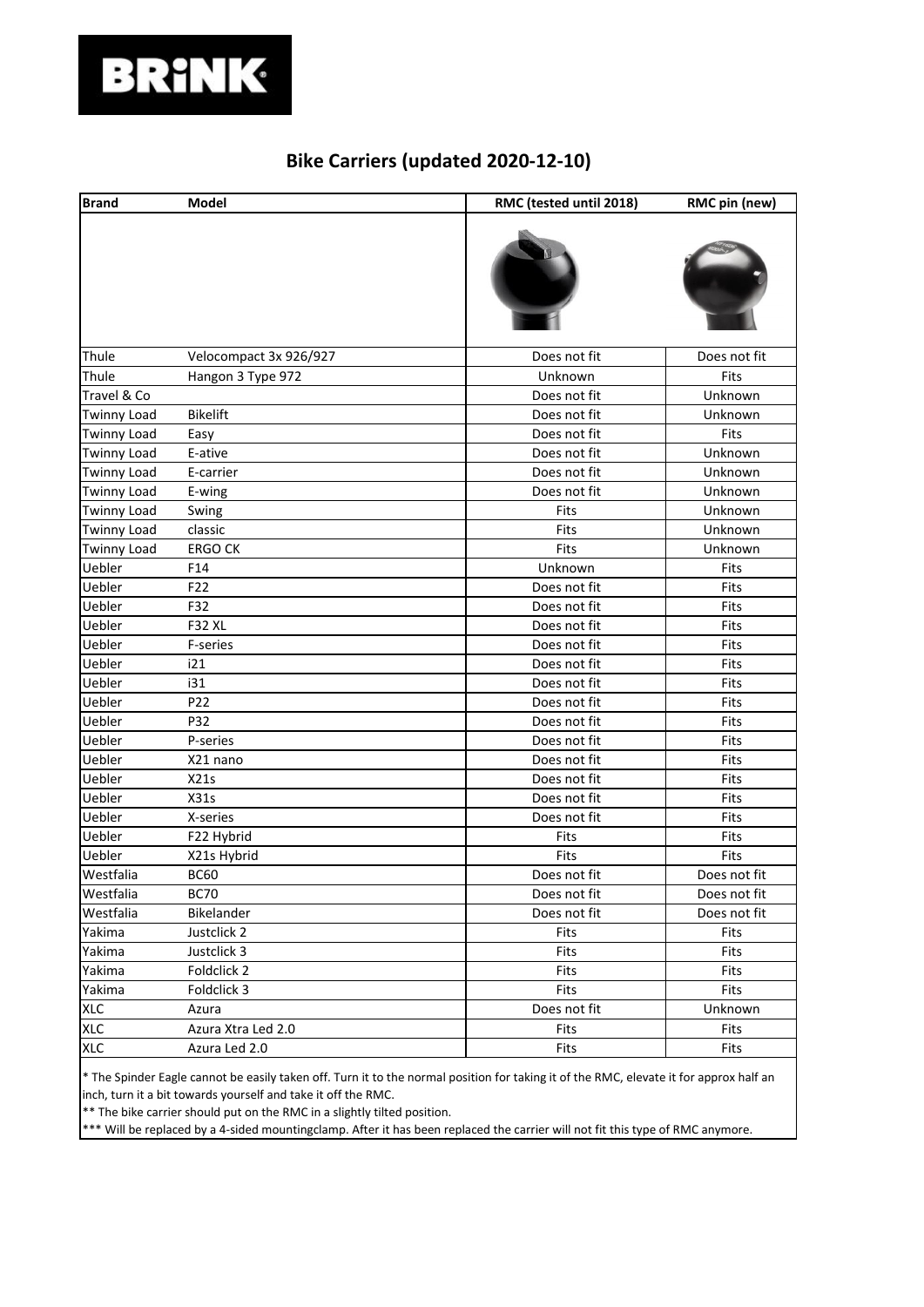

## **Bike Carriers (updated 2020-12-10)**

| <b>Brand</b>      | Model | RMC (tested until 2018)                                                                                                                                                                                                                                                                                                                                                                                          | RMC pin (new) |
|-------------------|-------|------------------------------------------------------------------------------------------------------------------------------------------------------------------------------------------------------------------------------------------------------------------------------------------------------------------------------------------------------------------------------------------------------------------|---------------|
|                   |       |                                                                                                                                                                                                                                                                                                                                                                                                                  |               |
| <b>Disclaimer</b> |       |                                                                                                                                                                                                                                                                                                                                                                                                                  |               |
|                   |       | Despite constant care and attention paid to the compilation of this document it may happen that some information is proven to be<br>incomplete or incorrect. Brink Towing Systems B.V. expressly denies any liability regarding the correctness, completeness, actuality                                                                                                                                         |               |
|                   |       | of the offered information and the (uninterrupted) use of this document. Brink Towing Systems B.V. retains all intellectual property<br>rights and other rights related to all information offered on or via this document (including text, graphics, and logos). It is not<br>permitted to copy, download, or in any way publish, distribute, or reproduce the information in this document without the express |               |
|                   |       |                                                                                                                                                                                                                                                                                                                                                                                                                  |               |
|                   |       | written consent of Brink Towing Systems B.V. You are allowed to print and/or download the information in this document for your                                                                                                                                                                                                                                                                                  |               |
| own personal use. |       |                                                                                                                                                                                                                                                                                                                                                                                                                  |               |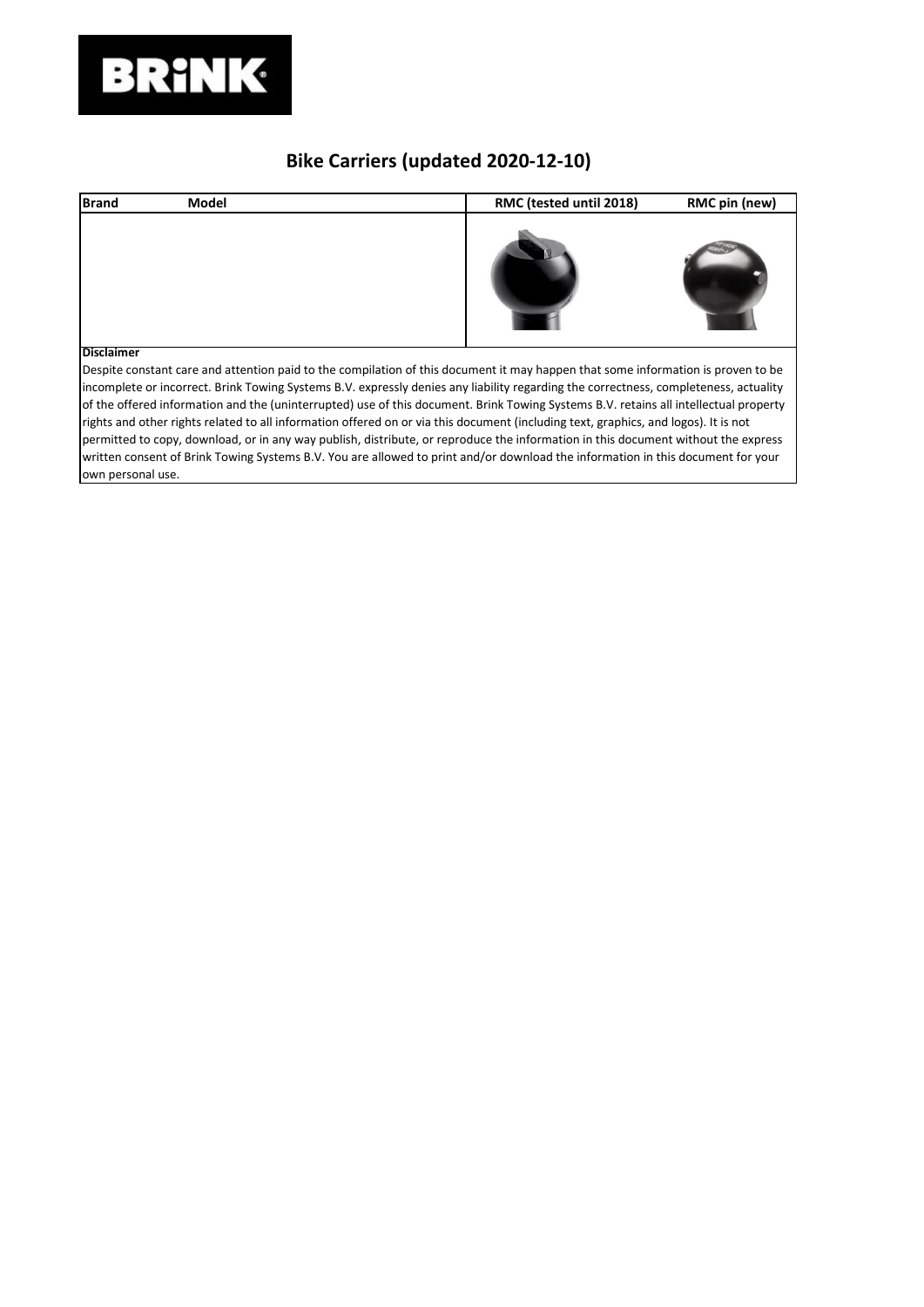

| <b>Marke</b>  | Model                       | RMC (Getestet bis 2018) | RMC pin (neu) |
|---------------|-----------------------------|-------------------------|---------------|
|               |                             |                         |               |
| ANWB          | Lift                        | Unbekannt               | Unbekannt     |
| <b>ANWB</b>   | Touring 1                   | Unbekannt               | Unbekannt     |
| ANWB          | Touring 2                   | Unbekannt               | Unbekannt     |
| ANWB          | Touring Flex 3              | Unbekannt               | Unbekannt     |
| ANWB          | Touring Flex Plus 2         | Unbekannt               | Unbekannt     |
| Atera         | Strada DL2                  | Passt nicht             | Passt nicht   |
| Atera         | Strada DL3                  | Passt nicht             | Passt         |
| Atera         | Strada Ebike M              | Passt nicht             | Passt         |
| Atera         | Strada E-bike M/ML          | Passt nicht             | Passt         |
| Atera         | Strada Ebike ML             | Passt nicht             | Passt         |
| Atera         | Strada EVO 2                | Passt nicht             | Passt         |
| Atera         | Strada EVO 3                | Passt nicht             | Passt         |
| Atera         | Strada Sport M2             | Passt nicht             | Passt         |
| Atera         | Strada Sport M3             | Passt nicht             | Passt         |
| Atera         | Strada Vario 2              | Passt nicht             | Passt         |
| Atera         | Strada Vario 3              | Passt nicht             | Passt         |
| Azure         | XLC <sub>2</sub>            | Passt nicht             | Passt         |
| Boomerang     |                             | Passt nicht             | Unbekannt     |
| Bosal         | <b>Bike Carrier Compact</b> | Passt nicht             | Passt nicht   |
| Bosal         | Compact                     | Passt nicht             | Passt nicht   |
| Bosal         | <b>Compact Premium 2</b>    | Passt nicht             | Passt nicht   |
| Bosal         | <b>Compact Premium 3</b>    | Passt nicht             | Passt nicht   |
| Bosal         | Tourer                      | Passt nicht             | Passt nicht   |
| Bosal         | Traveller 2                 | Passt nicht             | Passt nicht   |
| Bosal         | Traveller 3                 | Passt nicht             | Passt nicht   |
| Cykell/Yakima | T21/T2                      | Unbekannt               | Passt         |
| Cykell/Yakima | T31/T3                      | Unbekannt               | Passt         |
| Hapro         | Atlas 2                     | Passt                   | Passt         |
| Hapro         | Atlas 3                     | Passt                   | Passt         |
| Hapro         | Pico                        | Passt nicht             | Unbekannt     |
| Hapro         | Strada 3                    | Passt nicht             | Passt         |
| Hapro         | Strada E-bike M             | Passt nicht             | Passt         |
| Menabo        |                             | Unbekannt               | Unbekannt     |
| Movanext      | LUX                         | Passt                   | Passt         |
| Movanext      | LUX +                       | Passt                   | Passt         |
| Pro user      | Diamant                     | Passt                   | Passt nicht   |
| Pro user      | Pro User Amber 1            | Passt nicht             | Unbekannt     |
| Pro user      | Pro User Amber 2            | Passt nicht             | Unbekannt     |
| Pro user      | Pro User Amber 3            | Passt nicht             | Unbekannt     |
| Pro user      | Pro User Amber 4            | Passt nicht             | Unbekannt     |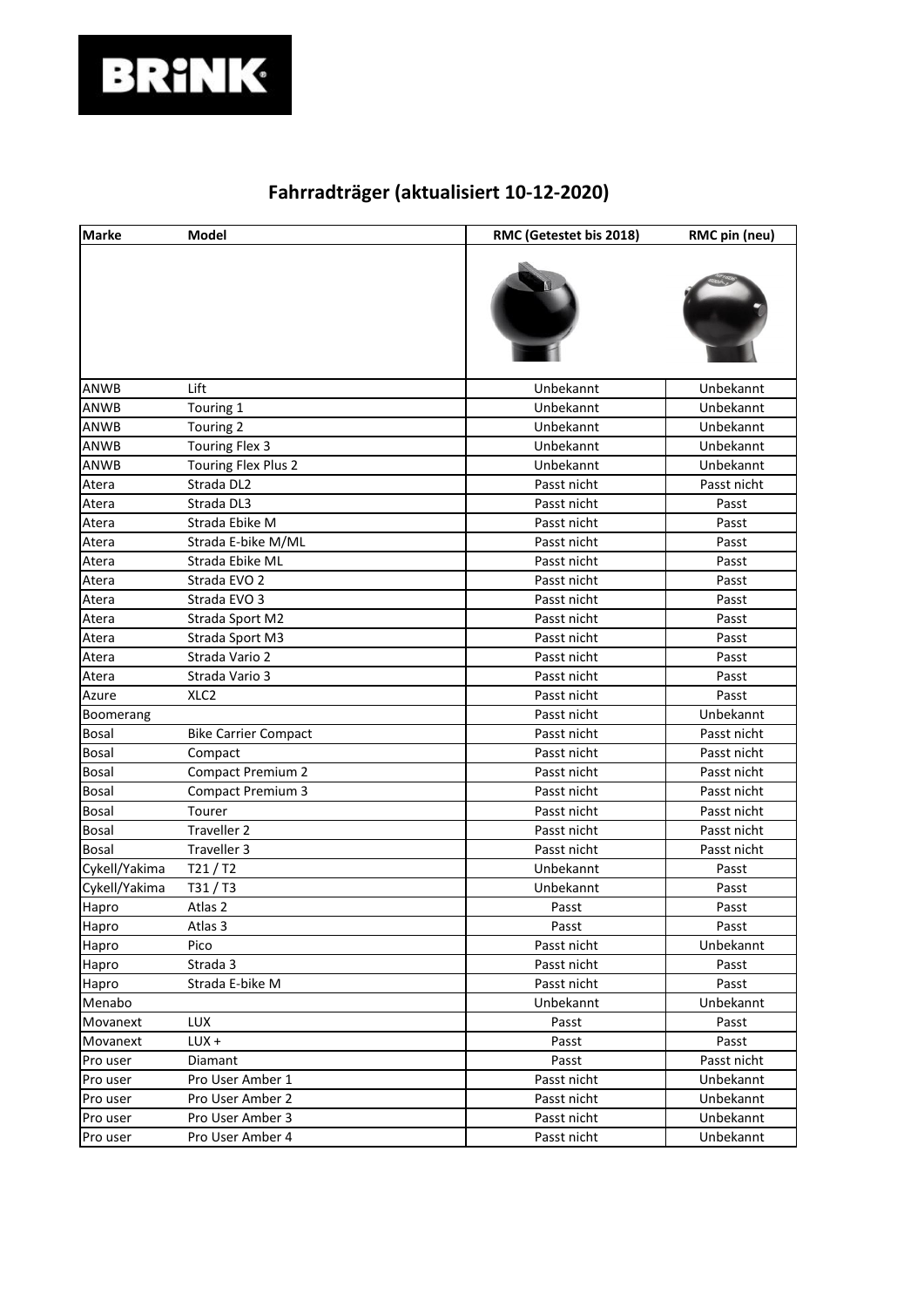

| <b>Marke</b> | Model                         | RMC (Getestet bis 2018) | RMC pin (neu) |
|--------------|-------------------------------|-------------------------|---------------|
|              |                               |                         |               |
| Pro user     | Pro User Briljant             | Unbekannt               | Unbekannt     |
| Pro user     | Pro User Diamant              | Passt nicht             | Unbekannt     |
| Pro user     | Pro User Diamant Bike Lift    | Passt nicht             | Unbekannt     |
| Pro user     | Pro User Diamant Black        | Passt nicht             | Unbekannt     |
| Pro user     | <b>Pro User Diamant SG2</b>   | Passt nicht             | Unbekannt     |
| Pro user     | Pro User Diamant SG2 Plus     | Passt nicht             | Unbekannt     |
| Pro user     | Pro User Diamant SG3          | Passt nicht             | Unbekannt     |
| Pro user     | Pro User Jade                 | Unbekannt               | Unbekannt     |
| Pro user     | Pro User Jade Black           | Unbekannt               | Unbekannt     |
| Pro user     | Pro User Jade Limited Edition | Unbekannt               | Unbekannt     |
| Pro user     | Pro User Onyx                 | Unbekannt               | Unbekannt     |
| Pro user     | Pro User Ruby                 | Unbekannt               | Unbekannt     |
| Pro user     | Pro User Saffier 2            | Unbekannt               | Unbekannt     |
| Pro user     | Pro User Saffier 3            | Unbekannt               | Unbekannt     |
| Pro user     | Pro User Saffier IVQC         | Unbekannt               | Unbekannt     |
| Pro user     | Pro User Silverbike           | Unbekannt               | Unbekannt     |
| Pro user     | Pro user Smaragd              | Unbekannt               | Unbekannt     |
| Spinder      | Cross                         | Passt nicht             | Passt nicht   |
| Spinder      | Eagle                         | Passt*                  | Passt nicht   |
| Spinder      | Falcon / Hawk                 | Passt                   | Passt nicht   |
| Spinder      | Tour                          | Passt nicht             | Passt nicht   |
| Thule        | 931/932                       | Passt                   | Passt nicht   |
| Thule        | 933/934                       | Passt nicht             | Passt nicht   |
| Thule        | 970 Xpress                    | Passt nicht             | Unbekannt     |
| Thule        | Easy tool model 2017          | Passt nicht             | Passt nicht   |
| Thule        | EasyFold                      | Passt nicht             | Unbekannt     |
| Thule        | Easyfold 931/932              | Passt                   | Passt **      |
| Thule        | EuroClassic                   | Passt nicht             | Unbekannt     |
| Thule        | EuroClassic G6 928            | Passt                   | Passt **/***  |
| Thule        | EuroClassic G6 929            | Passt **                | Passt **/***  |
| Thule        | Velocompact                   | Passt nicht             | Passt         |
| Thule        | Xpress 970                    | Passt nicht             | Passt         |
| Thule        | Europower 916                 | Unbekannt               | Passt         |
| Thule        | Euroway 920/921/923           | Passt                   | Passt         |
| Thule        | Euroway 944/945               | Passt                   | Passt         |
| Thule        | Euroride 2x 940/941           | Passt                   | Passt         |
| Thule        | Euroride 3x 942/943           | Passt                   | Passt         |
| Thule        | Velocompact 2x 924/925        | Passt **                | Passt **      |
| Thule        | Velocompact 3x 926/927        | Passt nicht             | Passt nicht   |
| Thule        | Hangon 3 Type 972             | Unbekannt               | Passt         |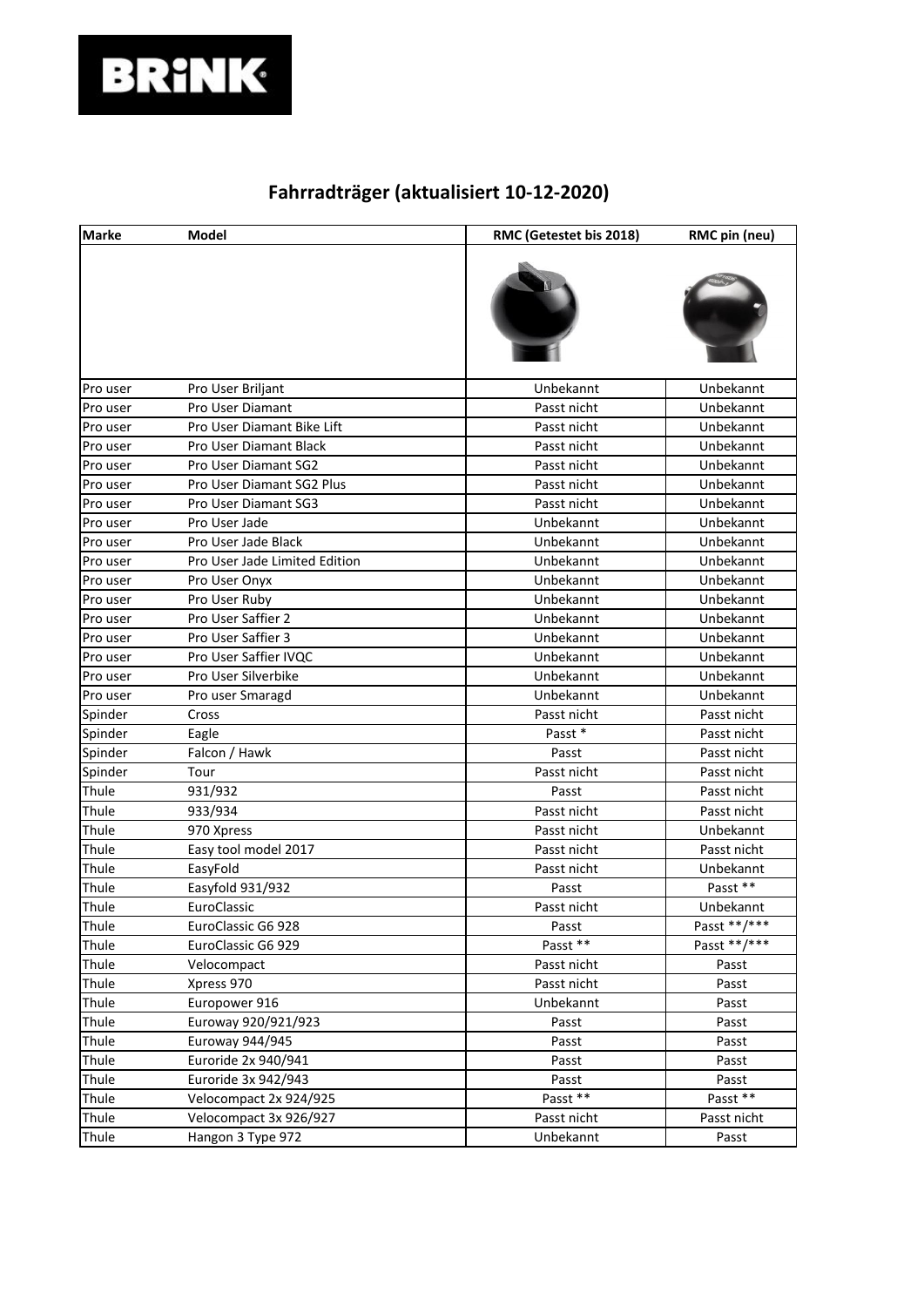

| <b>Marke</b>       | Model              | RMC (Getestet bis 2018) | RMC pin (neu) |
|--------------------|--------------------|-------------------------|---------------|
|                    |                    |                         |               |
| Travel & Co        |                    | Passt nicht             | Unbekannt     |
| <b>Twinny Load</b> | <b>Bikelift</b>    | Passt nicht             | Unbekannt     |
| <b>Twinny Load</b> | Easy               | Passt nicht             | Passt         |
| <b>Twinny Load</b> | E-ative            | Passt nicht             | Unbekannt     |
| <b>Twinny Load</b> | E-carrier          | Passt nicht             | Unbekannt     |
| <b>Twinny Load</b> | E-wing             | Passt nicht             | Unbekannt     |
| <b>Twinny Load</b> | Swing              | Passt                   | Unbekannt     |
| <b>Twinny Load</b> | classic            | Passt                   | Unbekannt     |
| <b>Twinny Load</b> | <b>ERGO CK</b>     | Passt                   | Unbekannt     |
| Uebler             | F14                | Unbekannt               | Passt         |
| Uebler             | F22                | Passt nicht             | Passt         |
| Uebler             | F32                | Passt nicht             | Passt         |
| Uebler             | <b>F32 XL</b>      | Passt nicht             | Passt         |
| Uebler             | <b>F-series</b>    | Passt nicht             | Passt         |
| Uebler             | i21                | Passt nicht             | Passt         |
| Uebler             | i31                | Passt nicht             | Passt         |
| Uebler             | P22                | Passt nicht             | Passt         |
| Uebler             | P32                | Passt nicht             | Passt         |
| Uebler             | P-series           | Passt nicht             | Passt         |
| Uebler             | X21 nano           | Passt nicht             | Passt         |
| Uebler             | X21s               | Passt nicht             | Passt         |
| Uebler             | X31s               | Passt nicht             | Passt         |
| Uebler             | X-series           | Passt nicht             | Passt         |
| Uebler             | F22 Hybrid         | Passt                   | Passt         |
| Uebler             | X21s Hybrid        | Passt                   | Passt         |
| Westfalia          | <b>BC60</b>        | Passt nicht             | Passt nicht   |
| Westfalia          | <b>BC70</b>        | Passt nicht             | Passt nicht   |
| Westfalia          | Bikelander         | Passt nicht             | Passt nicht   |
| Yakima             | Justclick 2        | Passt                   | Passt         |
| Yakima             | Justclick 3        | Passt                   | Passt         |
| Yakima             | Foldclick 2        | Passt                   | Passt         |
| Yakima             | Foldclick 3        | Passt                   | Passt         |
| <b>XLC</b>         | Azura              | Passt nicht             | Unbekannt     |
| <b>XLC</b>         | Azura Xtra Led 2.0 | Passt                   | Passt         |
| <b>XLC</b>         | Azura Led 2.0      | Passt                   | Passt         |
|                    |                    |                         |               |

\* Der Spinder Eagle ist etwas schwierig ab zu nehmen. Der Eagle sollte in die normale Absteckposition gedreht werden, 10 mm angeheben worden und dann einige Grad nach unten gedreht worden, wonach der vom Kugel entfernt worden kann.

\*\* Der Fahrradträger muss leicht geneigt gehalten werden, wenn er über den Ball geschoben wird.

\*\*\* Wird durch ein 4-seitiges Spannsystem ersetzt. In diesem Fall passt der Fahrradträger nicht.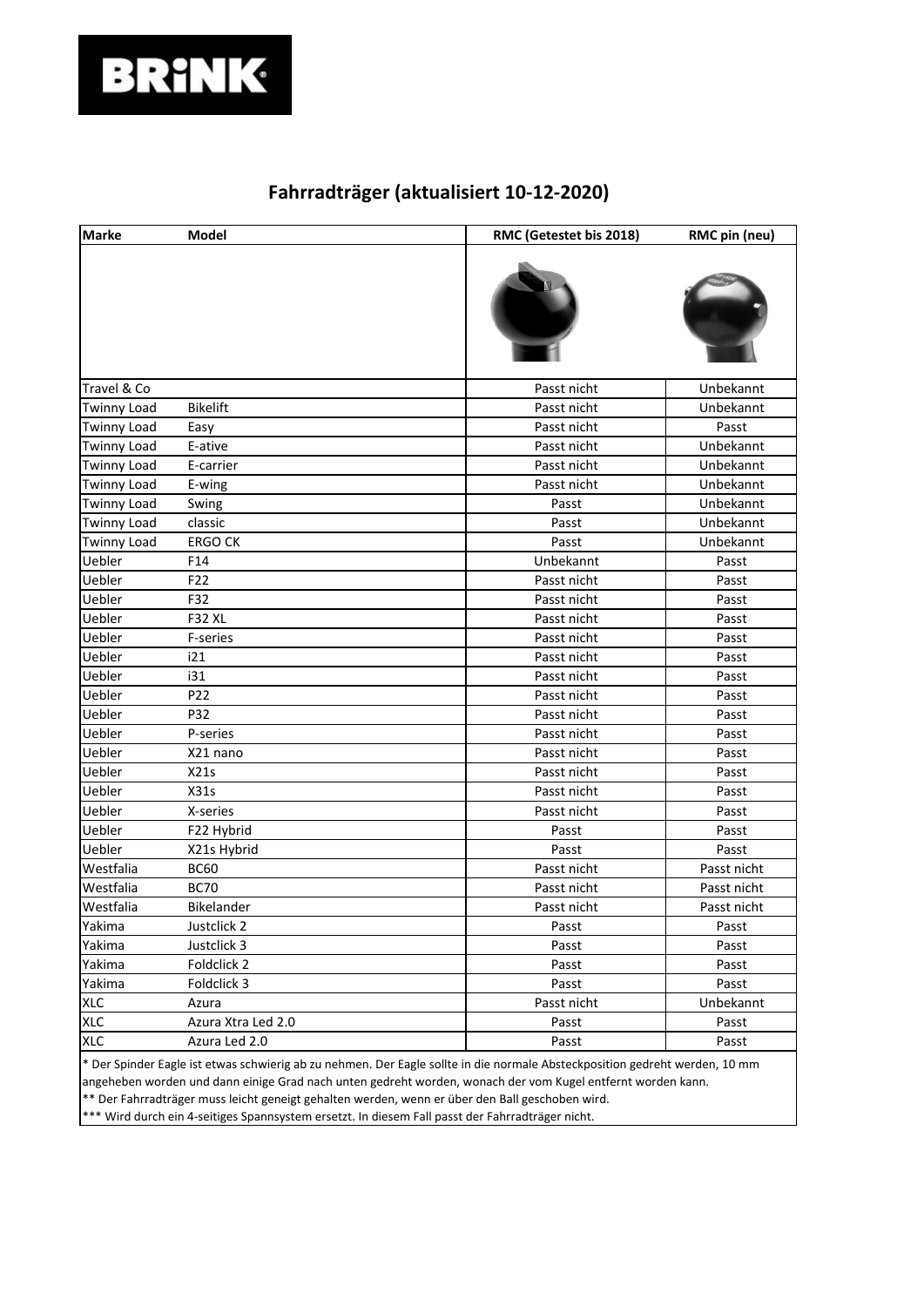

| <b>Marke</b>      | Model                                                                                                                                | RMC (Getestet bis 2018) | RMC pin (neu) |
|-------------------|--------------------------------------------------------------------------------------------------------------------------------------|-------------------------|---------------|
|                   |                                                                                                                                      |                         |               |
| <b>Disclaimer</b> |                                                                                                                                      |                         |               |
|                   | Obwohl wir dieses Dokument laufend mit großer Sorgfalt und Aufmerksamkeit zusammenstellen, kann es dennoch vorkommen,                |                         |               |
|                   | dass bestimmte Informationen unvollständig oder unrichtig sind. Brink Towing Systems B.V. übernimmt ausdrücklich keinerlei           |                         |               |
|                   | Haftung für die Richtigkeit, Vollständigkeit und Aktualität der gebotenen Informationen sowie die (störungsfreie) Nutzung dieses     |                         |               |
|                   | Dokuments. Alle geistigen Eigentumsrechte und sonstigen Rechte mit Bezug auf alle über dieses Dokument angebotenen                   |                         |               |
|                   | Informationen (unter anderem alle Texte, alles grafische Material, alle Fotos, Videos und Logos) ruhen bei Brink Towing Systems B.V. |                         |               |
|                   | Es ist nicht gestattet, Informationen auf diesem Dokument ohne vorherige schriftliche Zustimmung von Brink Towing System B.V. zu     |                         |               |
|                   | kopieren, herunterzuladen oder auf irgendeine andere Weise zu veröffentlichen, zu verbreiten oder zu vervielfältigen. Sie dürfen     |                         |               |
|                   | Informationen aus diesem Dokument jedoch zu Ihrem persönlichen Gebrauch ausdrucken und/oder herunterladen.                           |                         |               |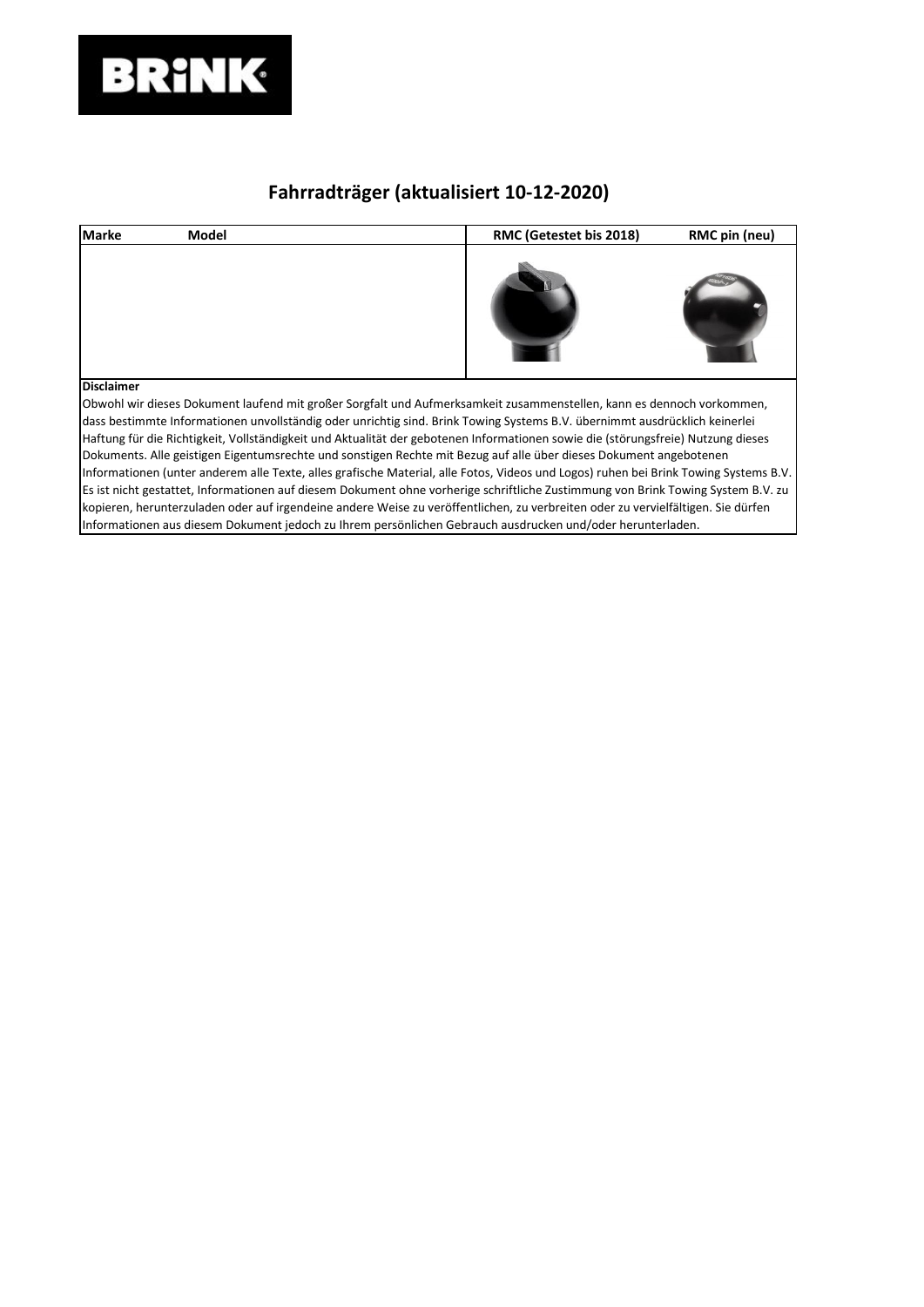

| <b>Merk</b>   | Model                       | RMC (getest tot en met 2018) | RMC pin (nieuw) |
|---------------|-----------------------------|------------------------------|-----------------|
|               |                             |                              |                 |
| ANWB          | Lift                        | Onbekend                     | Onbekend        |
| ANWB          | Touring 1                   | Onbekend                     | Onbekend        |
| ANWB          | Touring 2                   | Onbekend                     | Onbekend        |
| ANWB          | Touring Flex 3              | Onbekend                     | Onbekend        |
| ANWB          | Touring Flex Plus 2         | Onbekend                     | Onbekend        |
| Atera         | Strada DL2                  | Past niet                    | Past niet       |
| Atera         | Strada DL3                  | Past niet                    | Past            |
| Atera         | Strada Ebike M              | Past niet                    | Past            |
| Atera         | Strada E-bike M/ML          | Past niet                    | Past            |
| Atera         | Strada Ebike ML             | Past niet                    | Past            |
| Atera         | Strada EVO 2                | Past niet                    | Past            |
| Atera         | Strada EVO 3                | Past niet                    | Past            |
| Atera         | Strada Sport M2             | Past niet                    | Past            |
| Atera         | Strada Sport M3             | Past niet                    | Past            |
| Atera         | Strada Vario 2              | Past niet                    | Past            |
| Atera         | Strada Vario 3              | Past niet                    | Past            |
| Azure         | XLC <sub>2</sub>            | Past niet                    | Past            |
| Boomerang     |                             | Past niet                    | Onbekend        |
| Bosal         | <b>Bike Carrier Compact</b> | Past niet                    | Past niet       |
| <b>Bosal</b>  | Compact                     | Past niet                    | Past niet       |
| Bosal         | <b>Compact Premium 2</b>    | Past niet                    | Past niet       |
| Bosal         | <b>Compact Premium 3</b>    | Past niet                    | Past niet       |
| Bosal         | Tourer                      | Past niet                    | Past niet       |
| Bosal         | Traveller 2                 | Past niet                    | Past niet       |
| Bosal         | Traveller 3                 | Past niet                    | Past niet       |
| Cykell/Yakima | T21/T2                      | Onbekend                     | Past            |
| Cykell/Yakima | T31/T3                      | Onbekend                     | Past            |
| Hapro         | Atlas 2                     | Past                         | Past            |
| Hapro         | Atlas 3                     | Past                         | Past            |
| Hapro         | Pico                        | Past niet                    | Onbekend        |
| Hapro         | Strada 3                    | Past niet                    | Past            |
| Hapro         | Strada E-bike M             | Past niet                    | Past            |
| Menabo        |                             | Onbekend                     | Onbekend        |
| Movanext      | <b>LUX</b>                  | Past                         | Past            |
| Movanext      | LUX +                       | Past                         | Past            |
| Pro user      | Diamant                     | Past niet                    | Past niet       |
| Pro user      | Pro User Amber 1            | Past niet                    | Onbekend        |
| Pro user      | Pro User Amber 2            | Past niet                    | Onbekend        |
| Pro user      | Pro User Amber 3            | Past niet                    | Onbekend        |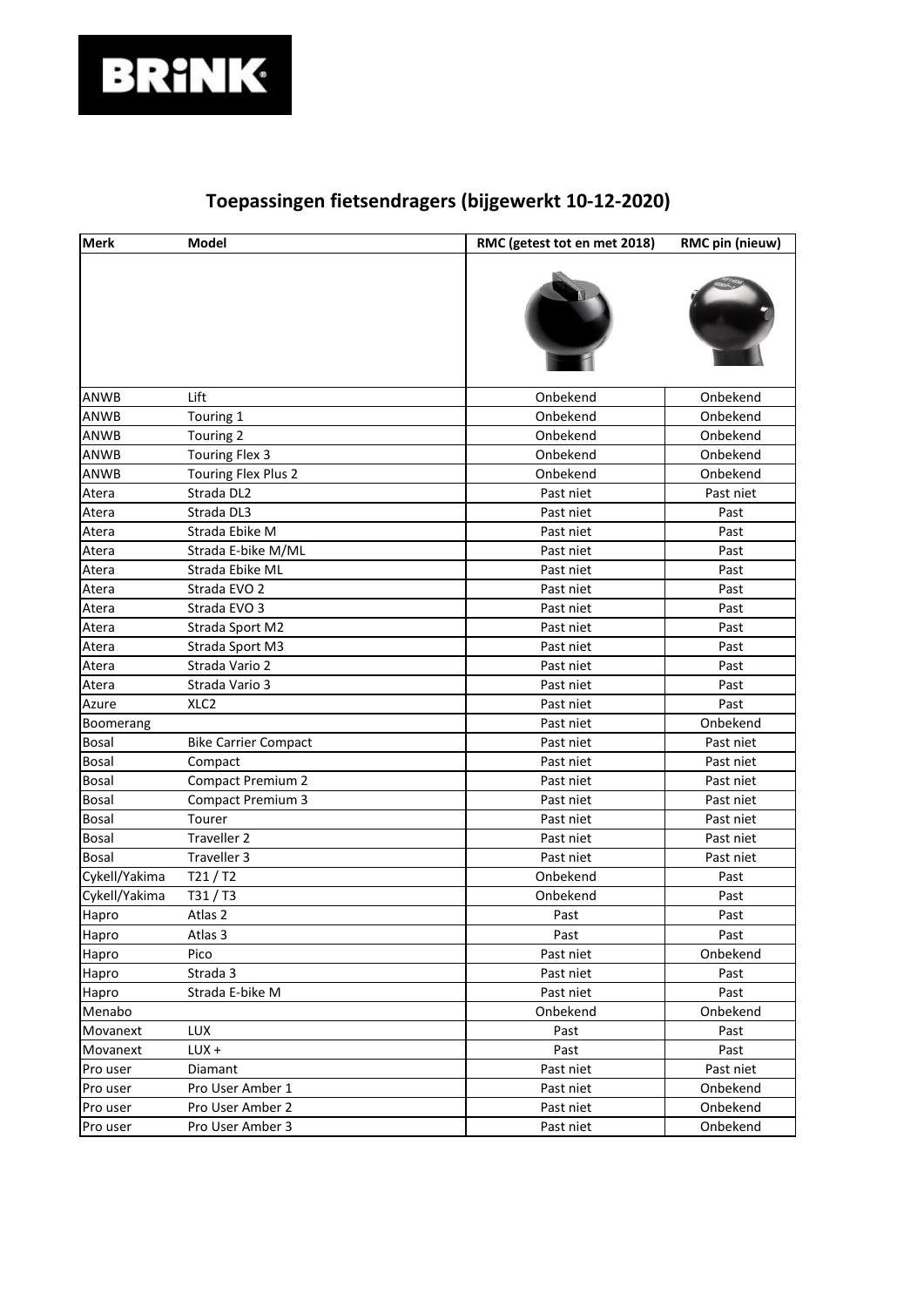

| <b>Merk</b> | <b>Model</b>                  | RMC (getest tot en met 2018) | RMC pin (nieuw) |
|-------------|-------------------------------|------------------------------|-----------------|
|             |                               |                              |                 |
| Pro user    | Pro User Amber 4              | Past niet                    | Onbekend        |
| Pro user    | Pro User Briljant             | Onbekend                     | Onbekend        |
| Pro user    | <b>Pro User Diamant</b>       | Past niet                    | Onbekend        |
| Pro user    | Pro User Diamant Bike Lift    | Past niet                    | Onbekend        |
| Pro user    | Pro User Diamant Black        | Past niet                    | Onbekend        |
| Pro user    | Pro User Diamant SG2          | Past niet                    | Onbekend        |
| Pro user    | Pro User Diamant SG2 Plus     | Past niet                    | Onbekend        |
| Pro user    | Pro User Diamant SG3          | Past niet                    | Onbekend        |
| Pro user    | Pro User Jade                 | Onbekend                     | Onbekend        |
| Pro user    | Pro User Jade Black           | Onbekend                     | Onbekend        |
| Pro user    | Pro User Jade Limited Edition | Onbekend                     | Onbekend        |
| Pro user    | Pro User Onyx                 | Onbekend                     | Onbekend        |
| Pro user    | Pro User Ruby                 | Onbekend                     | Onbekend        |
| Pro user    | Pro User Saffier 2            | Onbekend                     | Onbekend        |
| Pro user    | Pro User Saffier 3            | Onbekend                     | Onbekend        |
| Pro user    | Pro User Saffier IVQC         | Onbekend                     | Onbekend        |
| Pro user    | Pro User Silverbike           | Onbekend                     | Onbekend        |
| Pro user    | Pro user Smaragd              | Onbekend                     | Onbekend        |
| Spinder     | Cross                         | Past niet                    | Past niet       |
| Spinder     | Eagle                         | Past *                       | Past niet       |
| Spinder     | Falcon / Hawk                 | Past                         | Past niet       |
| Spinder     | Tour                          | Past niet                    | Past niet       |
| Thule       | 931/932                       | Past                         | Past niet       |
| Thule       | 933/934                       | Past niet                    | Past niet       |
| Thule       | 970 Xpress                    | Past niet                    | Onbekend        |
| Thule       | Easy tool model 2017          | Past niet                    | Past niet       |
| Thule       | EasyFold                      | Past niet                    | Onbekend        |
| Thule       | Easyfold 931/932              | Past                         | Past **         |
| Thule       | EuroClassic                   | Past niet                    | Onbekend        |
| Thule       | EuroClassic G6 928            | Past                         | Past **/***     |
| Thule       | EuroClassic G6 929            | Past **                      | Past **/***     |
| Thule       | Velocompact                   | Past niet                    | Past            |
| Thule       | Xpress 970                    | Past niet                    | Past            |
| Thule       | Europower 916                 | Onbekend                     | Past            |
| Thule       | Euroway 920/921/923           | Past                         | Past            |
| Thule       | Euroway 944/945               | Past                         | Past            |
| Thule       | Euroride 2x 940/941           | Past                         | Past            |
| Thule       | Euroride 3x 942/943           | Past                         | Past            |
| Thule       | Velocompact 2x 924/925        | Past **                      | Past **         |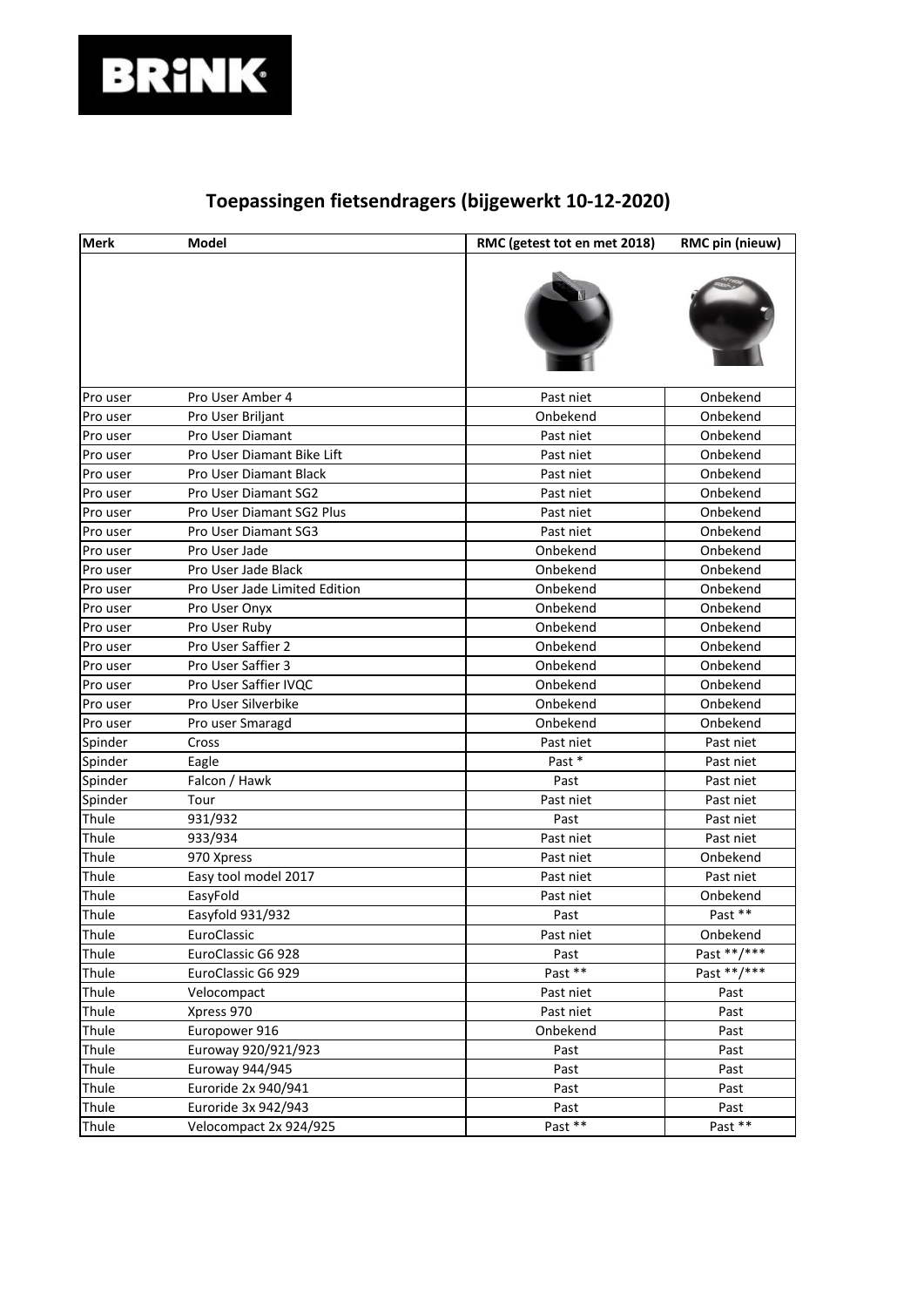

| <b>Merk</b>        | Model                  | RMC (getest tot en met 2018) | RMC pin (nieuw) |
|--------------------|------------------------|------------------------------|-----------------|
|                    |                        |                              |                 |
| Thule              | Velocompact 3x 926/927 | Past niet                    | Past niet       |
| Thule              | Hangon 3 Type 972      | Onbekend                     | Past            |
| Travel & Co        |                        | Past niet                    | Onbekend        |
| <b>Twinny Load</b> | <b>Bikelift</b>        | Past niet                    | Onbekend        |
| <b>Twinny Load</b> | Easy                   | Past niet                    | Past            |
| <b>Twinny Load</b> | E-ative                | Past niet                    | Onbekend        |
| <b>Twinny Load</b> | E-carrier              | Past niet                    | Onbekend        |
| <b>Twinny Load</b> | E-wing                 | Past niet                    | Onbekend        |
| <b>Twinny Load</b> | Swing                  | Past                         | Onbekend        |
| <b>Twinny Load</b> | classic                | Past                         | Onbekend        |
| <b>Twinny Load</b> | <b>ERGO CK</b>         | Past                         | Onbekend        |
| Uebler             | F14                    | Onbekend                     | Past            |
| Uebler             | F22                    | Past niet                    | Past            |
| Uebler             | F32                    | Past niet                    | Past            |
| Uebler             | <b>F32 XL</b>          | Past niet                    | Past            |
| Uebler             | F-series               | Past niet                    | Past            |
| Uebler             | i21                    | Past niet                    | Past            |
| Uebler             | i31                    | Past niet                    | Past            |
| Uebler             | P22                    | Past niet                    | Past            |
| Uebler             | P32                    | Past niet                    | Past            |
| Uebler             | P-series               | Past niet                    | Past            |
| Uebler             | X21 nano               | Past niet                    | Past            |
| Uebler             | X21s                   | Past niet                    | Past            |
| Uebler             | X31s                   | Past niet                    | Past            |
| Uebler             | X-series               | Past niet                    | Past            |
| Uebler             | F22 Hybrid             | Past                         | Past            |
| Uebler             | X21s Hybrid            | Past                         | Past            |
| Westfalia          | <b>BC60</b>            | Past niet                    | Past niet       |
| Westfalia          | <b>BC70</b>            | Past niet                    | Past niet       |
| Westfalia          | Bikelander             | Past niet                    | Past niet       |
| Yakima             | Justclick 2            | Past                         | Past            |
| Yakima             | Justclick 3            | Past                         | Past            |
| Yakima             | Foldclick 2            | Past                         | Past            |
| Yakima             | Foldclick 3            | Past                         | Past            |
| <b>XLC</b>         | Azura                  | Past niet                    | Onbekend        |
| <b>XLC</b>         | Azura Xtra Led 2.0     | Past                         | Past            |
| <b>XLC</b>         | Azura Led 2.0          | Past                         | Past            |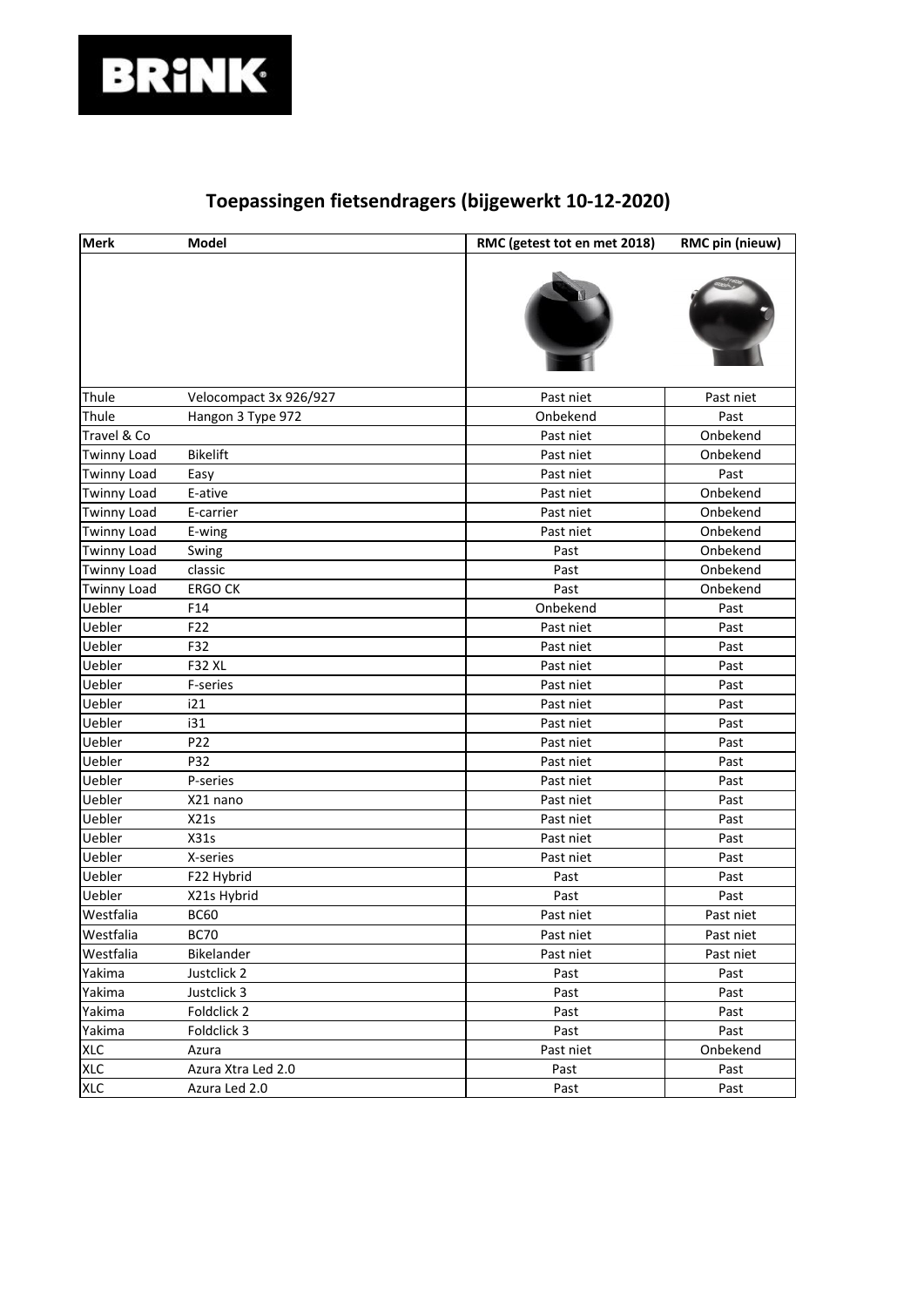

| <b>Merk</b>       | Model                                                                                                                                                                                                                                                                                                                                                                                                                            | RMC (getest tot en met 2018) | RMC pin (nieuw) |  |  |
|-------------------|----------------------------------------------------------------------------------------------------------------------------------------------------------------------------------------------------------------------------------------------------------------------------------------------------------------------------------------------------------------------------------------------------------------------------------|------------------------------|-----------------|--|--|
|                   |                                                                                                                                                                                                                                                                                                                                                                                                                                  |                              |                 |  |  |
|                   | * De Spinder Eagel is enigzins lastig om af te nemen. De Eagle dient naar de normale uitzetpositie te worden gedraaid, 10 mm<br>omhoog halen en een paar graden naar beneden draaien en vervolgens van de bal verwijderen.<br>** De fietsendrager dient enigszins schuin gehouden te worden als hij over de kogel wordt geschoven.<br>*** Wordt vervangen door 4-zijdig klemsysteem. In dit geval zal de fietsdrager niet passen |                              |                 |  |  |
| <b>Disclaimer</b> | Hoewel dit document met de grootst mogelijke zorg is samengesteld kan geen aansprakelijkheid worden aanvaard voor eventuele<br>onjuistheden, onvolledigheden of drukfouten, van welke aard dan ook. Niets uit deze uitgave mag worden vermenigvuldigd zonder<br>schriftelijke toestemming van Brink Towing Systems B.V.                                                                                                          |                              |                 |  |  |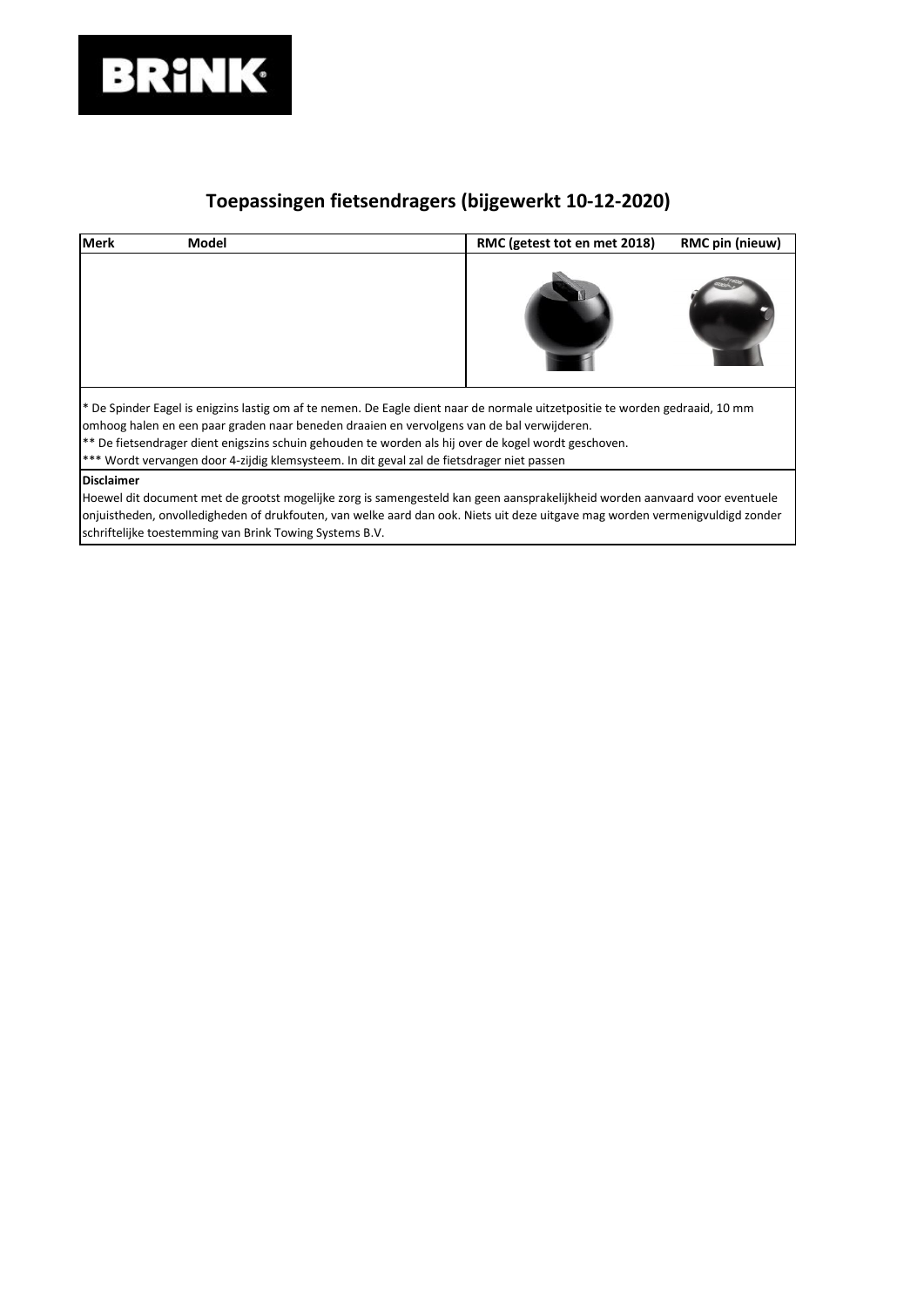## **BRINK**

## **Porte-vélos (mis à jour 10-12-2020)**

| <b>Marque</b> | Modèle                      | RMC (Testé jusqu'en 2018) | RMC pin (nouveau) |
|---------------|-----------------------------|---------------------------|-------------------|
|               |                             |                           |                   |
| ANWB          | Lift                        | inconnue                  | inconnue          |
| ANWB          | Touring 1                   | inconnue                  | inconnue          |
| ANWB          | Touring 2                   | inconnue                  | inconnue          |
| ANWB          | Touring Flex 3              | inconnue                  | inconnue          |
| ANWB          | Touring Flex Plus 2         | inconnue                  | inconnue          |
| Atera         | Strada DL2                  | Ne convient pas           | Ne convient pas   |
| Atera         | Strada DL3                  | Ne convient pas           | Convient          |
| Atera         | Strada Ebike M              | Ne convient pas           | Convient          |
| Atera         | Strada E-bike M/ML          | Ne convient pas           | Convient          |
| Atera         | Strada Ebike ML             | Ne convient pas           | Convient          |
| Atera         | Strada EVO 2                | Ne convient pas           | Convient          |
| Atera         | Strada EVO 3                | Ne convient pas           | Convient          |
| Atera         | Strada Sport M2             | Ne convient pas           | Convient          |
| Atera         | Strada Sport M3             | Ne convient pas           | Convient          |
| Atera         | Strada Vario 2              | Ne convient pas           | Convient          |
| Atera         | Strada Vario 3              | Ne convient pas           | Convient          |
| Azure         | XLC <sub>2</sub>            | Ne convient pas           | Convient          |
| Boomerang     |                             | Ne convient pas           | Inconnu           |
| Bosal         | <b>Bike Carrier Compact</b> | Ne convient pas           | Ne convient pas   |
| Bosal         | Compact                     | Ne convient pas           | Ne convient pas   |
| Bosal         | <b>Compact Premium 2</b>    | Ne convient pas           | Ne convient pas   |
| Bosal         | Compact Premium 3           | Ne convient pas           | Ne convient pas   |
| Bosal         | Tourer                      | Ne convient pas           | Ne convient pas   |
| Bosal         | Traveller 2                 | Ne convient pas           | Ne convient pas   |
| Bosal         | Traveller 3                 | Ne convient pas           | Ne convient pas   |
| Cykell/Yakima | T21/T2                      | Convient                  | Convient          |
| Cykell/Yakima | T31/T3                      | Convient                  | Convient          |
| Hapro         | Atlas 2                     | Convient                  | Convient          |
| Hapro         | Atlas 3                     | Convient                  | Convient          |
| Hapro         | Pico                        | Ne convient pas           | Convient          |
| Hapro         | Strada 3                    | Ne convient pas           | Convient          |
| Hapro         | Strada E-bike M             | Ne convient pas           | Convient          |
| Menabo        |                             | Convient                  | Convient          |
| Movanext      | <b>LUX</b>                  | Convient                  | Convient          |
| Movanext      | LUX +                       | Convient                  | Convient          |
| Pro user      | Diamant                     | Convient                  | Ne convient pas   |
| Pro user      | Pro User Amber 1            | Ne convient pas           | Convient          |
| Pro user      | Pro User Amber 2            | Ne convient pas           | Convient          |
| Pro user      | Pro User Amber 3            | Ne convient pas           | Convient          |
| Pro user      | Pro User Amber 4            | Ne convient pas           | Convient          |
| Pro user      | Pro User Briljant           | Convient                  | Convient          |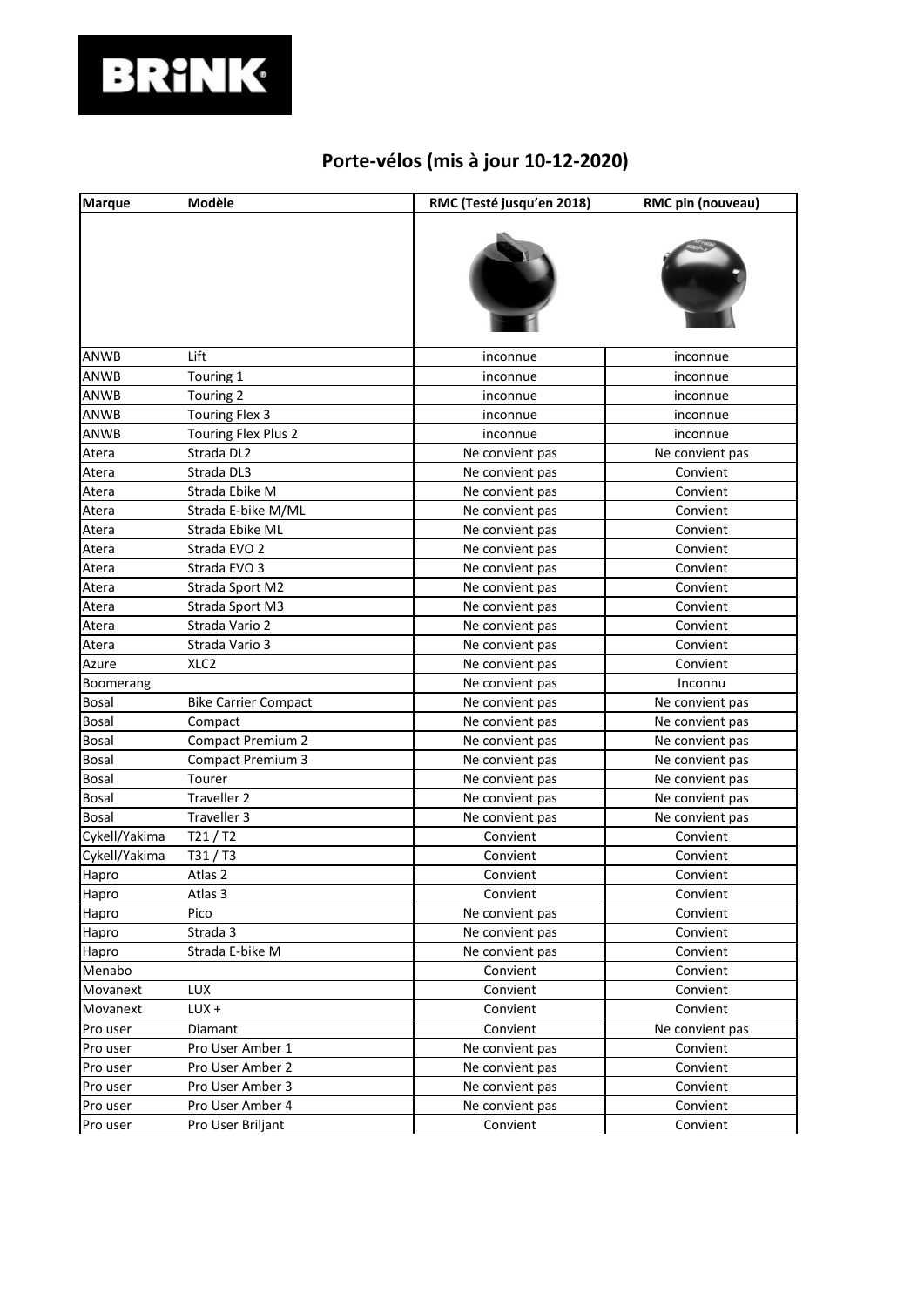## **BRINK**

## **Porte-vélos (mis à jour 10-12-2020)**

| <b>Marque</b>      | Modèle                        | RMC (Testé jusqu'en 2018) | RMC pin (nouveau) |
|--------------------|-------------------------------|---------------------------|-------------------|
|                    |                               |                           |                   |
| Pro user           | Pro User Diamant              | Ne convient pas           | Convient          |
| Pro user           | Pro User Diamant Bike Lift    | Ne convient pas           | Convient          |
| Pro user           | Pro User Diamant Black        | Ne convient pas           | Convient          |
| Pro user           | Pro User Diamant SG2          | Ne convient pas           | Convient          |
| Pro user           | Pro User Diamant SG2 Plus     | Ne convient pas           | Convient          |
| Pro user           | Pro User Diamant SG3          | Ne convient pas           | Convient          |
| Pro user           | Pro User Jade                 | Convient                  | Convient          |
| Pro user           | Pro User Jade Black           | Convient                  | Convient          |
| Pro user           | Pro User Jade Limited Edition | Convient                  | Convient          |
| Pro user           | Pro User Onyx                 | Convient                  | Convient          |
| Pro user           | Pro User Ruby                 | Convient                  | Convient          |
| Pro user           | Pro User Saffier 2            | Convient                  | Convient          |
| Pro user           | Pro User Saffier 3            | Convient                  | Convient          |
| Pro user           | Pro User Saffier IVQC         | Convient                  | Convient          |
| Pro user           | Pro User Silverbike           | Convient                  | Convient          |
| Pro user           | Pro user Smaragd              | Convient                  | Convient          |
| Spinder            | Cross                         | Ne convient pas           | Ne convient pas   |
| Spinder            | Eagle                         | Convient*                 | Ne convient pas   |
| Spinder            | Falcon / Hawk                 | Convient                  | Ne convient pas   |
| Spinder            | Tour                          | Ne convient pas           | Ne convient pas   |
| Thule              | 931/932                       | Convient                  | Ne convient pas   |
| Thule              | 933/934                       | Ne convient pas           | Ne convient pas   |
| Thule              | 970 Xpress                    | Ne convient pas           | Convient          |
| Thule              | Easy tool model 2017          | Ne convient pas           | Ne convient pas   |
| Thule              | EasyFold                      | Ne convient pas           | Convient          |
| Thule              | Easyfold 931/932              | Convient                  | Convient **       |
| Thule              | EuroClassic                   | Ne convient pas           | Convient          |
| Thule              | EuroClassic G6 928            | Convient                  | Convient **/***   |
| Thule              | EuroClassic G6 929            | Convient **               | Convient **/***   |
| Thule              | Velocompact                   | Ne convient pas           | Convient          |
| Thule              | Xpress 970                    | Ne convient pas           | Convient          |
| Thule              | Europower 916                 | Convient                  | Convient          |
| Thule              | Euroway 920/921/923           | Convient                  | Convient          |
| Thule              | Euroway 944/945               | Convient                  | Convient          |
| Thule              | Euroride 2x 940/941           | Convient                  | Convient          |
| Thule              | Euroride 3x 942/943           | Convient                  | Convient          |
| Thule              | Velocompact 2x 924/925        | Convient **               | Convient **       |
| Thule              | Velocompact 3x 926/927        | Ne convient pas           | Ne convient pas   |
| Thule              | Hangon 3 Type 972             | Ne convient pas           | Convient          |
| Travel & Co        |                               | Ne convient pas           | Convient          |
| <b>Twinny Load</b> | <b>Bikelift</b>               | Ne convient pas           | Convient          |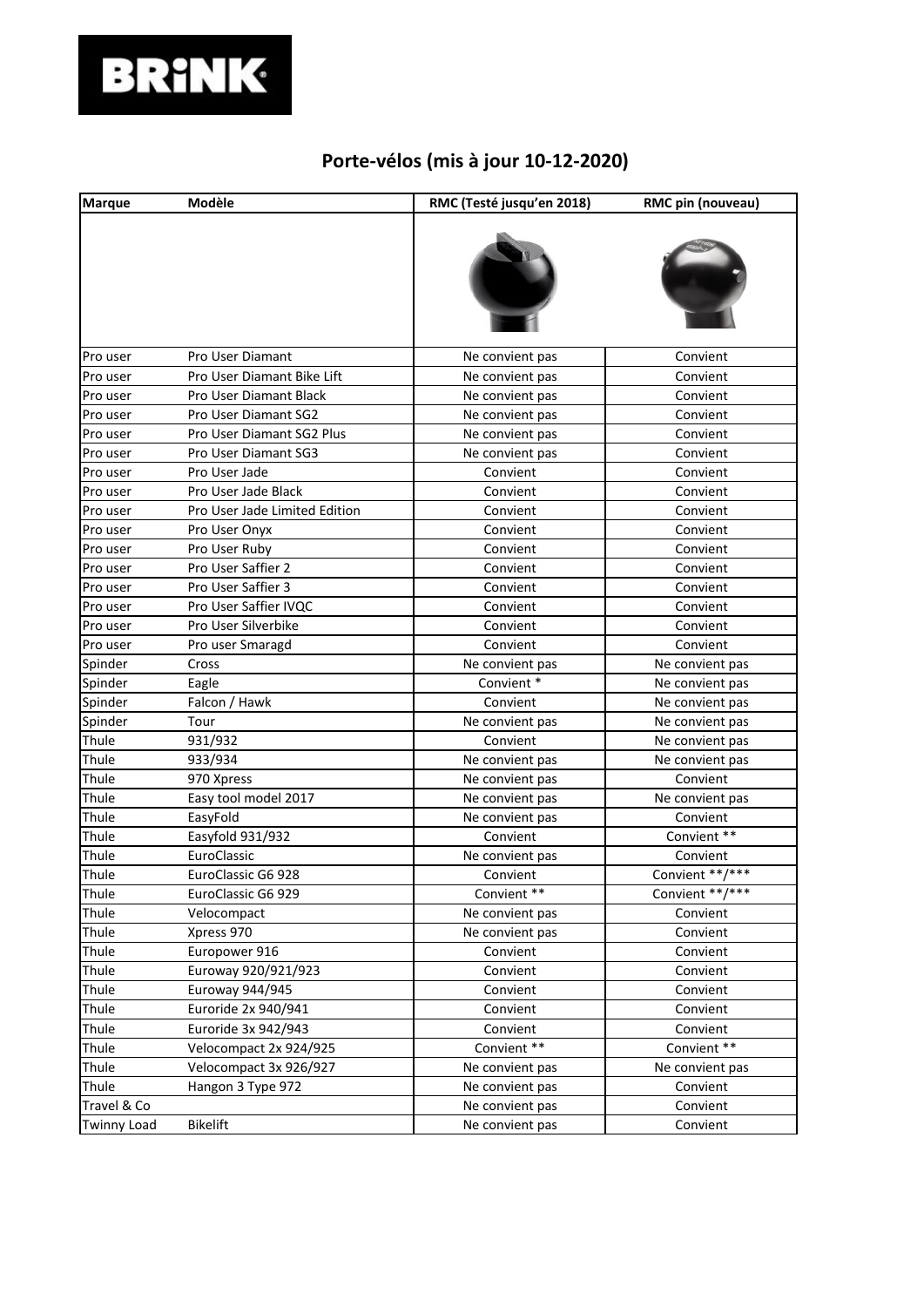

#### **Porte-vélos (mis à jour 10-12-2020)**

| <b>Marque</b>      | Modèle             | RMC (Testé jusqu'en 2018) | RMC pin (nouveau) |
|--------------------|--------------------|---------------------------|-------------------|
|                    |                    |                           |                   |
| <b>Twinny Load</b> | Easy               | Ne convient pas           | Convient          |
| <b>Twinny Load</b> | E-ative            | Ne convient pas           | Convient          |
| <b>Twinny Load</b> | E-carrier          | Ne convient pas           | Convient          |
| <b>Twinny Load</b> | E-wing             | Ne convient pas           | Convient          |
| <b>Twinny Load</b> | Swing              | Convient                  | Convient          |
| <b>Twinny Load</b> | classic            | Convient                  | Convient          |
| <b>Twinny Load</b> | <b>ERGO CK</b>     | Convient                  | Convient          |
| Uebler             | F14                | Ne convient pas           | Convient          |
| Uebler             | F22                | Ne convient pas           | Convient          |
| Uebler             | F32                | Ne convient pas           | Convient          |
| Uebler             | <b>F32 XL</b>      | Ne convient pas           | Convient          |
| Uebler             | F-series           | Ne convient pas           | Convient          |
| Uebler             | i21                | Ne convient pas           | Convient          |
| Uebler             | i31                | Ne convient pas           | Convient          |
| Uebler             | P <sub>22</sub>    | Ne convient pas           | Convient          |
| Uebler             | P32                | Ne convient pas           | Convient          |
| Uebler             | P-series           | Ne convient pas           | Convient          |
| Uebler             | X21 nano           | Ne convient pas           | Convient          |
| Uebler             | X21s               | Ne convient pas           | Convient          |
| Uebler             | X31s               | Ne convient pas           | Convient          |
| Uebler             | X-series           | Ne convient pas           | Convient          |
| Uebler             | F22 Hybrid         | Convient                  | Convient          |
| Uebler             | X21s Hybrid        | Convient                  | Convient          |
| Yakima             | Justclick 2        | Convient                  | Convient          |
| Yakima             | Justclick 3        | Convient                  | Convient          |
| Yakima             | Foldclick 2        | Convient                  | Convient          |
| Yakima             | Foldclick 3        | Convient                  | Convient          |
| Westfalia          | <b>BC60</b>        | Ne convient pas           | Ne convient pas   |
| Westfalia          | <b>BC70</b>        | Ne convient pas           | Ne convient pas   |
| Westfalia          | Bikelander         | Ne convient pas           | Ne convient pas   |
| <b>XLC</b>         | Azura              | Ne convient pas           | Convient          |
| <b>XLC</b>         | Azura Xtra Led 2.0 | Convient                  | Convient          |
| <b>XLC</b>         | Azura Led 2.0      | Convient                  | Convient          |

\* Le Spinder Eagle ne peut pas être enlevé facilement. Tournez-le dans la position normale pour sortir de l'attelage, élevez-le d'un demi-pouce environ, tournez-le un peu vers vous et retirez-le de RMC.

\*\* Le porte-vélo doit être placé sur le RMC dans une position légèrement inclinée.

\*\*\* Sera remplacé par un collier de fixation à 4 côtés. Après son remplacement, le porte-vélos ne sera plus compatible avec ce type de RMC.